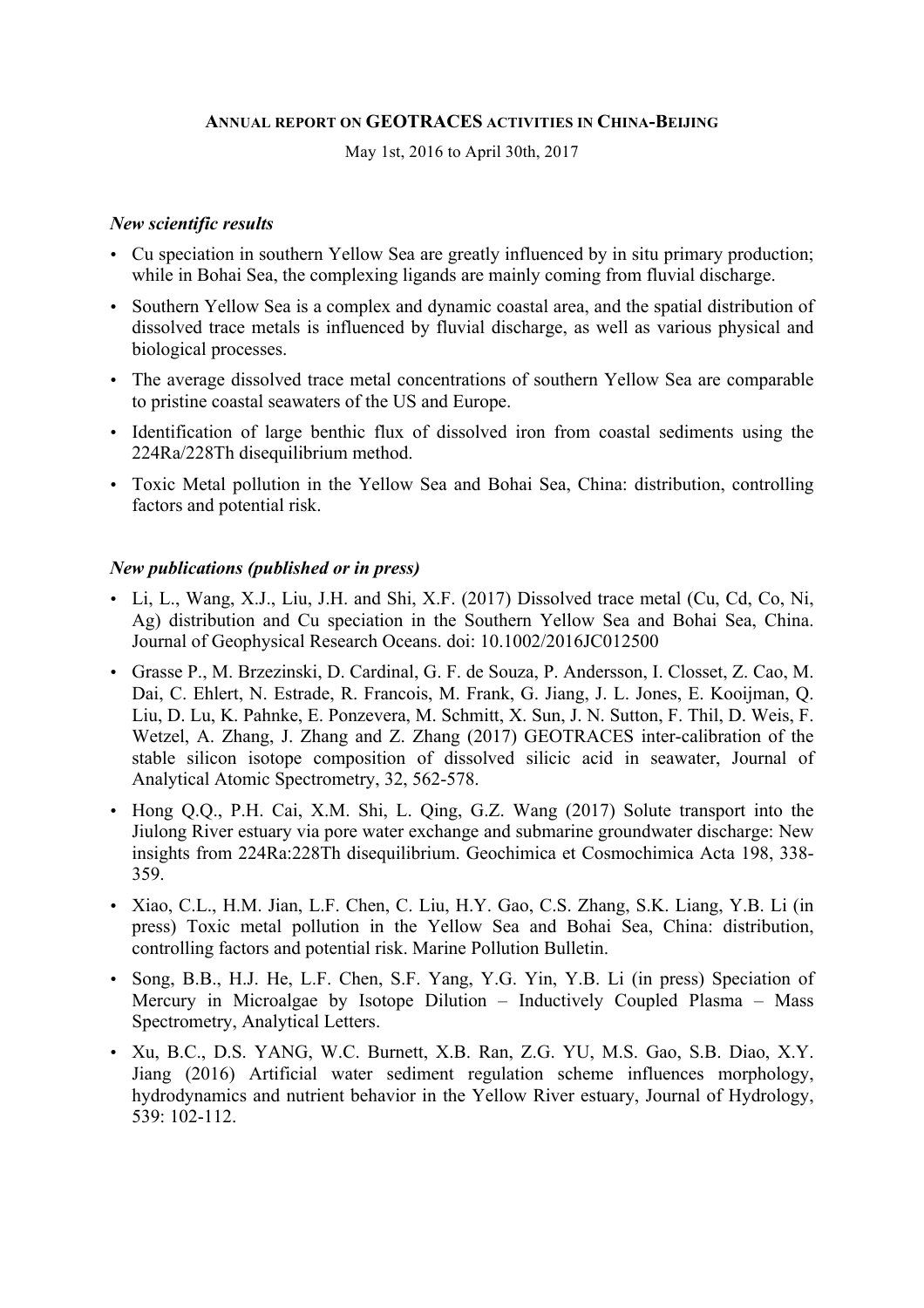## *Cruises*

• July 2016, a cruise to the Bohai Sea and Yellow Sea in China. 40 stations were visited and both surface and bottom water were collected. Dissolved trace metals (Cu, Pb, Zn, Co, Ni, Cd, etc.) will be analyzed. Cu, Pb, Zn and Cd speciation will also be analyzed in bottom waters.

## *New projects and/or funding*

- On the barium isotopic compositions, fractionation and its potential as a proxy for paleoproductivity in the ocean, Youth Foundation supported by National Natural Science Foundation of China (PI: Zhimian Cao), 2017.01-2019.12.
- Distributions and influencing factors of dissolved Al in northern South China Sea and its application in tracing terrestrial material transport, NSFC (2017.1-2020.12).

# *PhD theses*

• Wang Z.W. (supervised by S.M. Liu and J. L. Ren of OUC) 2017. Biogeochemical cycle of dissolved manganese and its impact factors in the marginal seas of China. Ocean University of China.

# *Meetings*

- Special session Biogeochemical Cycling of Trace Elements in the Ocean: GEOTRACES and Beyond. The 3rd Xiamen Symposium on Marine Environmental Sciences (XMAS-III), Jan 9th - 11th, 2017, Xiamen, China. Conveners: Martin Frank, Jing Zhang, Zhimian Cao.
- East Asia GEOTRACES Workshop: Trace Element and Isotope (TEI) study in the Northwestern Pacific and its marginal seas. The Institute of Low Temperature Science (ILTS), Hokkaido University, Sapporo, Hokkaido, Japan, Jan 16-18, 2017.
- 1st Planning Meeting for the 2019 GEOTRACES-China Cruise, 6th Jan, 2017, Xiamen, China. Participants: Jing Zhang, Minhan Dai, Meixun Zhao, Liping Zhou, Jingling Ren, Fei Chai, George T.F. Wong, Zhimian Cao.
- Symposium of preliminary results for GEOTRACES GP06-CN cruise. Ocean University of China, Qingdao, China, Apr 21, 2017. Attendees come from Ocean University of China, Xiamen University, Kyushu University, Shanghai Jaio Tong University, Tongji University, East Normal University, Dalian Maritime University, the First Institute of Oceanography (SOA) etc. There are 14 talks, including three invited talks.

### *Outreach activities*

• Open Day of the new *R/V Tan Kah Kee* of Xiamen University equipped with a clean sampling system for GEOTRACES-type study, Apr 15th - 16th, 2017, Xiamen, China.

### *Other activities*

• Xiamen University's new vessel *R/V Tan Kah Kee* was launched in May 2016.